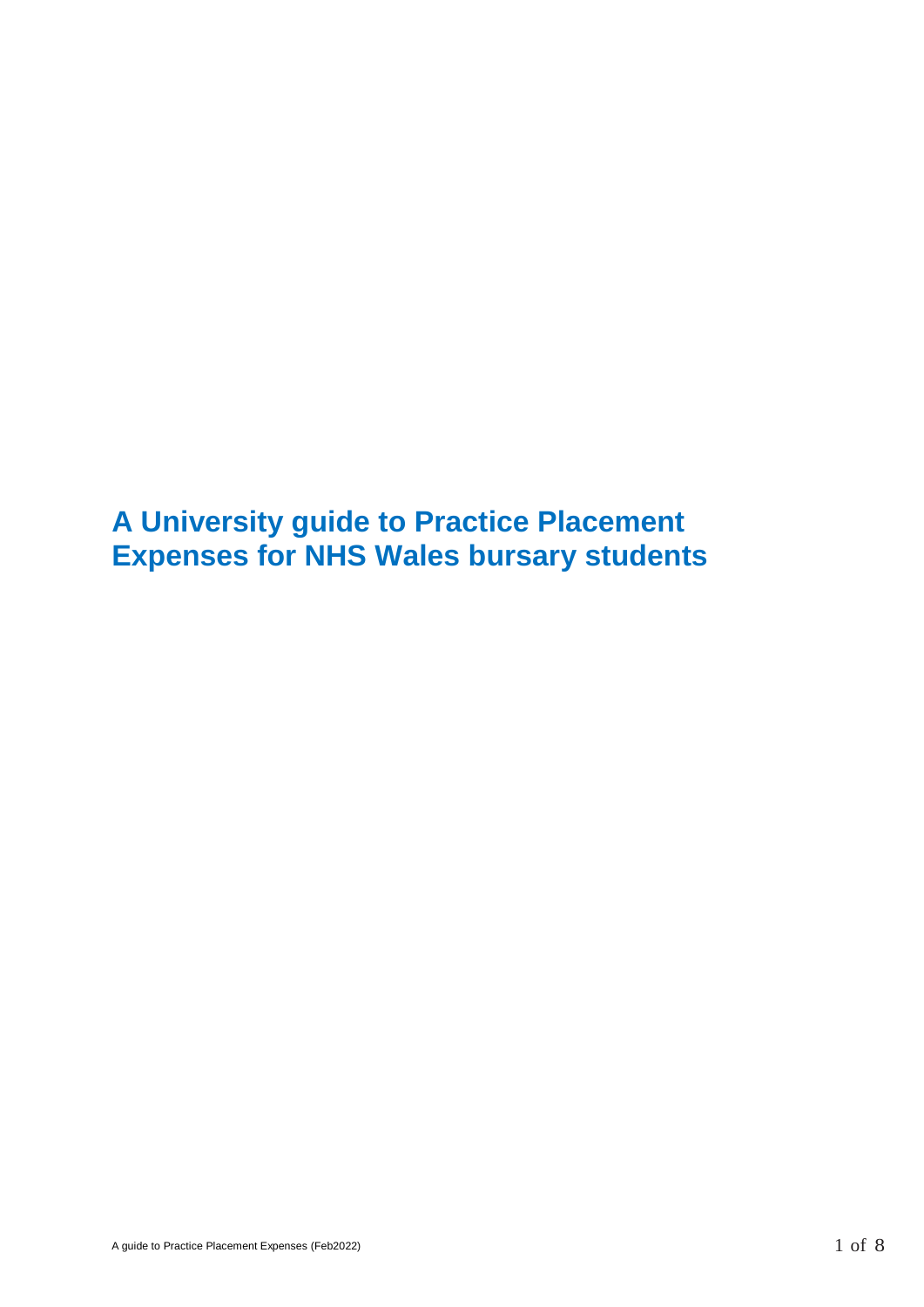# **Contents**

- 1. Definition of Practice Placement Expenses
- 2. Who is entitled to claim?
- 2.1 Students who started their course on or after 1 September 2014.
- 2.2 Students who started their course before 1 September 2014
- 3. Transport
- 3.1 General guidance
- 3.2 Use of motor vehicles
- 3.3 Car parking and tunnel/bridge tolls
- 3.4 Additional travel whilst on placement
- 3.5 Use of hire cars
- 3.6 Use of taxis
- 4. Accommodation costs
- 5. How do students make a claim for placement expenses?
- 5.1 Student responsibilities
- 5.2 University administrator responsibilities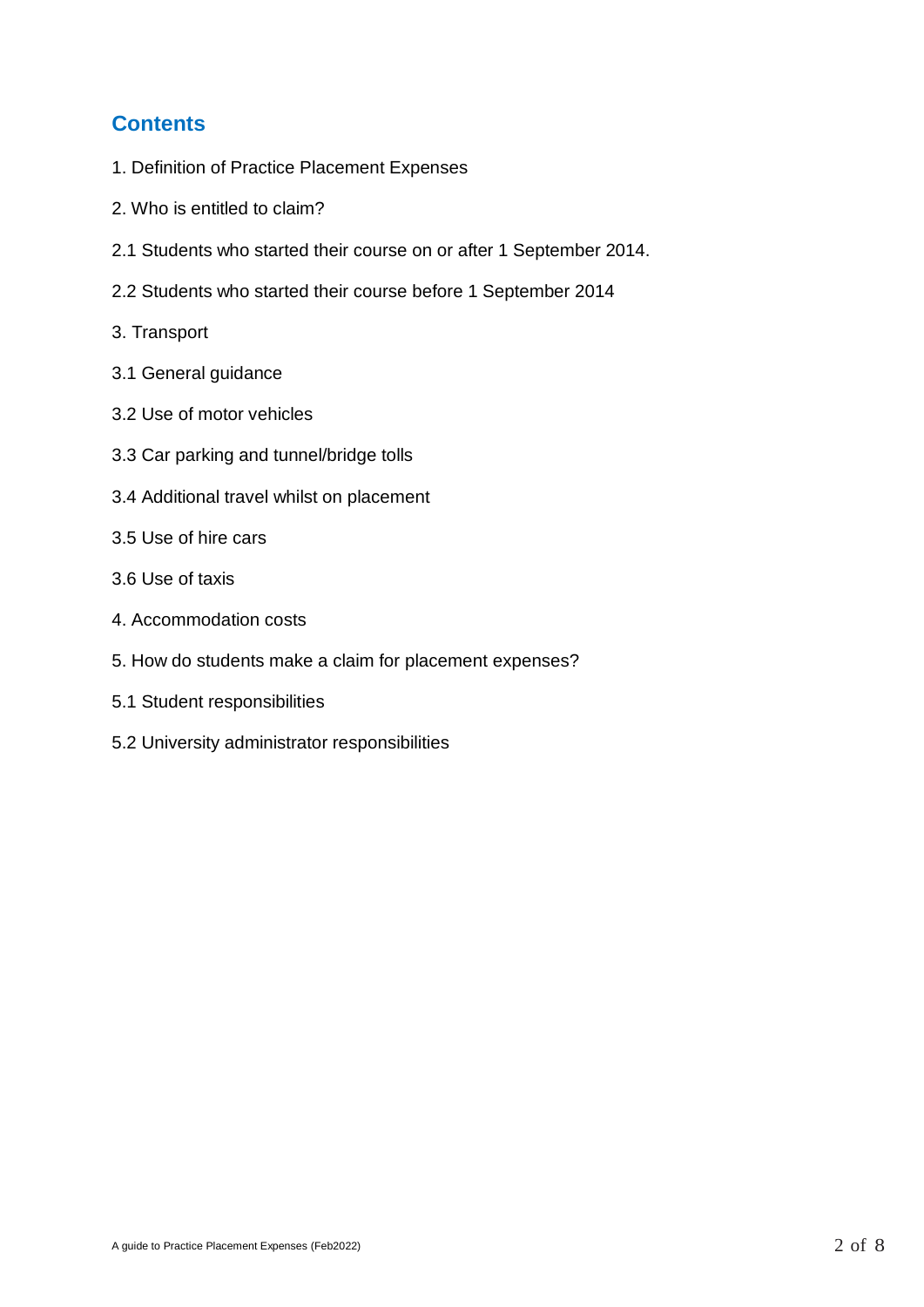# **1. Definition of Practice Placement Expenses**

NHS Wales commissioned students who must undertake a practice placement as part of their course may be entitled to have the cost of journeys between their term-time residence and the practice placement site (which is not part of their university/college) reimbursed. These are known as Practice Placement Expenses. Any expenses claimed must be in line with the rules of the NHS Wales Bursary Scheme.

Practice placements involve training in hospitals, community health services or other relevant settings (in accordance with the profession being studied) rather than a classroom. The daily cost of travel to the practice placement site must be greater than the normal daily travel cost from the term-time residence to the university/college.

Students can also claim excess accommodation costs if, whilst on practice placement, they live away from their term-time address and are obliged to meet both the costs of their placement accommodation and of retaining their term-time accommodation.

Costs associated with placements overseas cannot be claimed.

#### **Part time students**

Even though their bursary rate is calculated pro rata, part time students are entitled to the same practice placement expenses as a full time student.

### **2. Who is entitled to claim?**

Students who have been awarded an NHS Wales bursary and also students that have chosen to fund themselves through student finance are entitled to claim Practice Placement Expenses. Students who have been awarded a bursary will receive a Notification of Award (NOA) which will outline the amount of bursary they will receive for the academic year.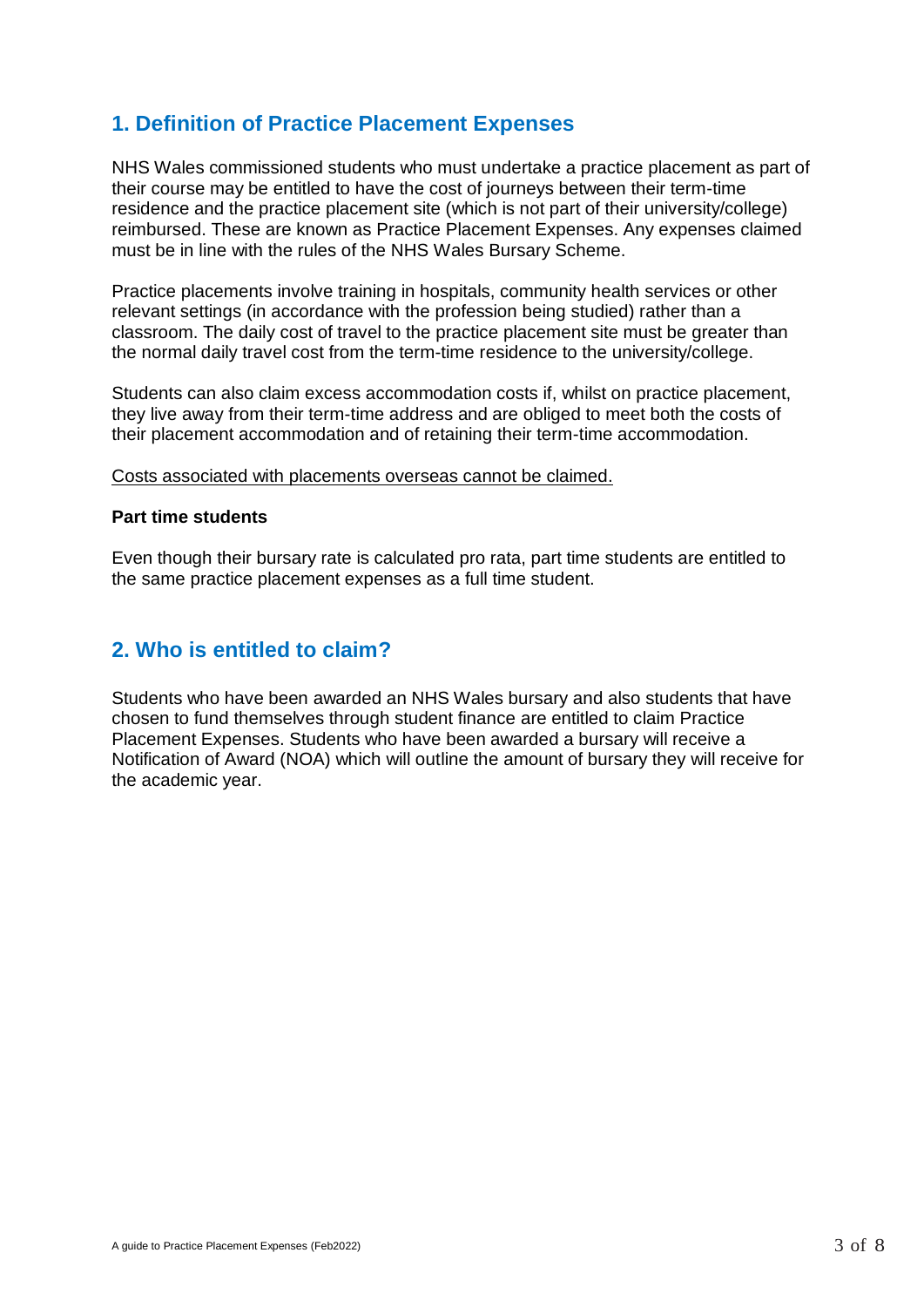# **3. Transport**

# **3.1 General guidance**

All students should use the cheapest form of transport available for their journeys, taking full advantage of any free and concessionary schemes. Students are expected to travel by public transport where it is reasonably practical to do so. If travelling by public transport they may claim the cost of their fares. Students must always use the most direct route available when travelling to and from their placement.

Where it is found that the purchase of a monthly/weekly pass will be cheaper than paying a daily return journey rate for the duration of the placement, the full monthly/weekly amount of the pass must be reimbursed.

Students will need to keep all receipts (i.e. bus/train tickets) and submit these with their claim form as proof of the journeys they have undertaken.

Students can make a claim for the difference between the cost of daily travel from the normal term-time accommodation to the practice placement site and back.

The cost of the daily return journey to the placement must be more than the cost of the daily return journey to the university.

#### **Example A:**

Term-time residence to normal place of study  $=$  £5.00 per day Term-time residence to placement site  $=$  £4.00 per day

No claim is allowed as the cost of travelling to the placement does not exceed the normal daily travel costs to the place of study.

#### **Example B:**

Term-time residence to normal place of study  $= \text{\pounds}6.00$  per day

Term-time residence to placement site  $=$  £10.50 per day

A claim of £4.50 per day allowed. As the cost of travelling to the placement is greater than the normal daily travel cost, the difference between the two amounts can be claimed

#### **Example C:**

Term-time residence to normal place of study =  $£6.00$  per day Term-time residence to placement site  $= £6.00$  per day

No claim is allowed as the cost of travelling to the placement does not exceed the normal daily travel costs to the place of study.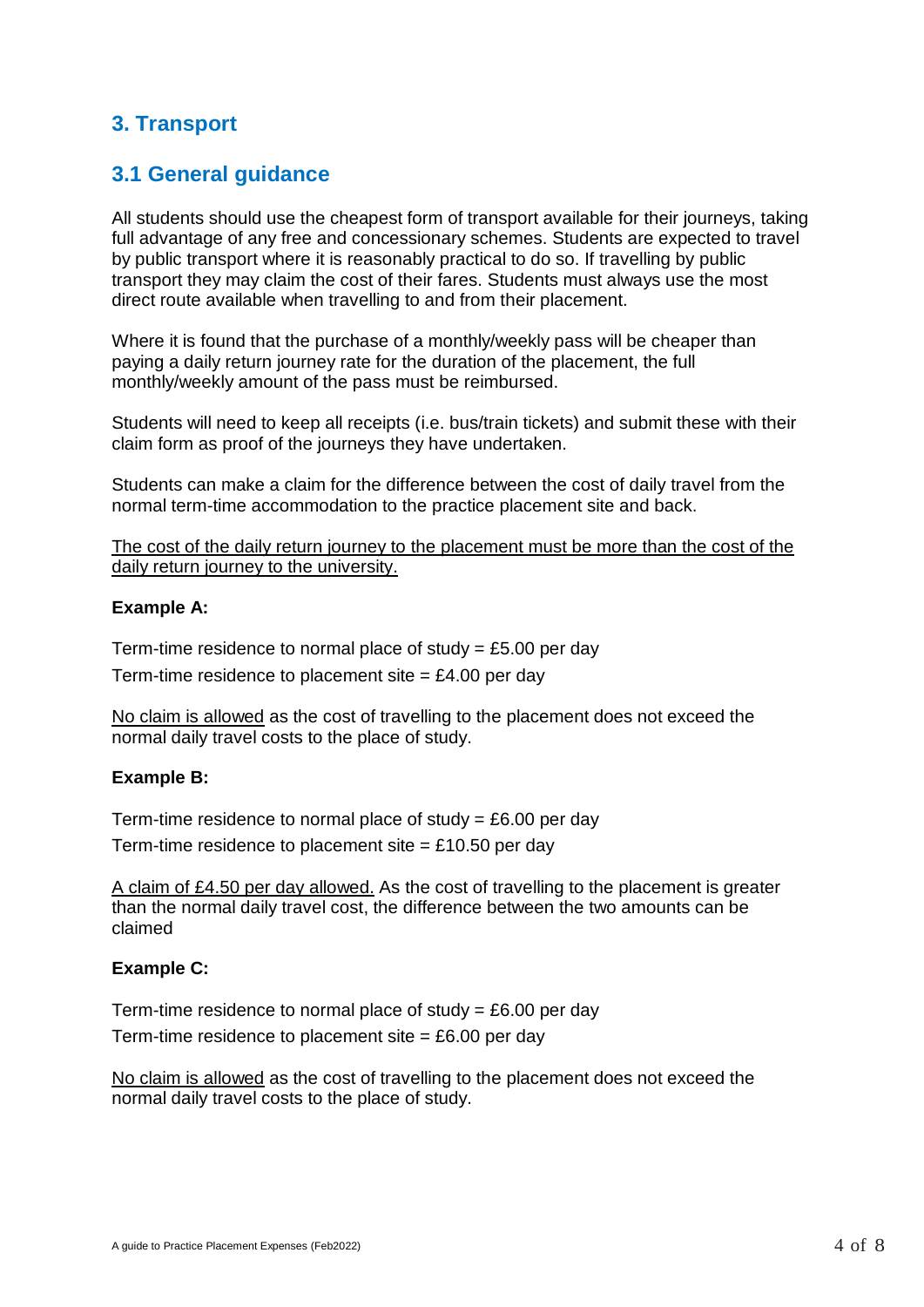# **3.2 Use of motor vehicles**

Students are expected to use public transport. If they choose to use their own motor vehicle they may only claim the cost of travelling by public transport where this is less than the appropriate mileage costs.

Students must always use the most direct route available when travelling to and from their placement.

When other cheaper forms of travel are unsuitable or unavailable for practice placement travel, students must gain agreement from their university, in advance of the placement, that their own motor vehicle can be used and this must be certified on any claims made by the student.

It is the student's responsibility to obtain confirmation from their insurers that they have adequate cover for all risks associated with the use of the motor vehicle whilst travelling to and from the placement. This should also cover carrying any passengers if the student will be taking other students with them.

Students travelling by private motor vehicle should be made aware that they do so at their own risk. The provision for reimbursement of the costs of travel by private motor vehicle do not constitute any acceptance of liability by their university, Health Education and Improvement Wales (HEIW), NHS Wales Shared Services Partnership (NWSSP) Students Awards Services (SAS) or any other NHS body for the risks arising from the use of the private motor vehicle concerned.

If a student will also be driving other NHS funded students to the placement site, they may claim an extra amount per mile for each additional student. These students must also be eligible to claim placement travel expenses and the driver must be insured to carry passengers. The passenger's details, including their SAS reference number, will need to be provided.

Mileage cannot be claimed if a family member or partner drives the student to and/or from practice placements.

#### **Checking mileage claims**

.

To confirm that a student is claiming the correct mileage for their practice placement journey students must state on the claim form which recognised route planner tool they used, such as, RAC, AA or Google maps. The route planner used should be noted on the claim form along with details of any change in the route taken e.g. due to road works/closures. Please check this route against what the student has stated before you approve the claim.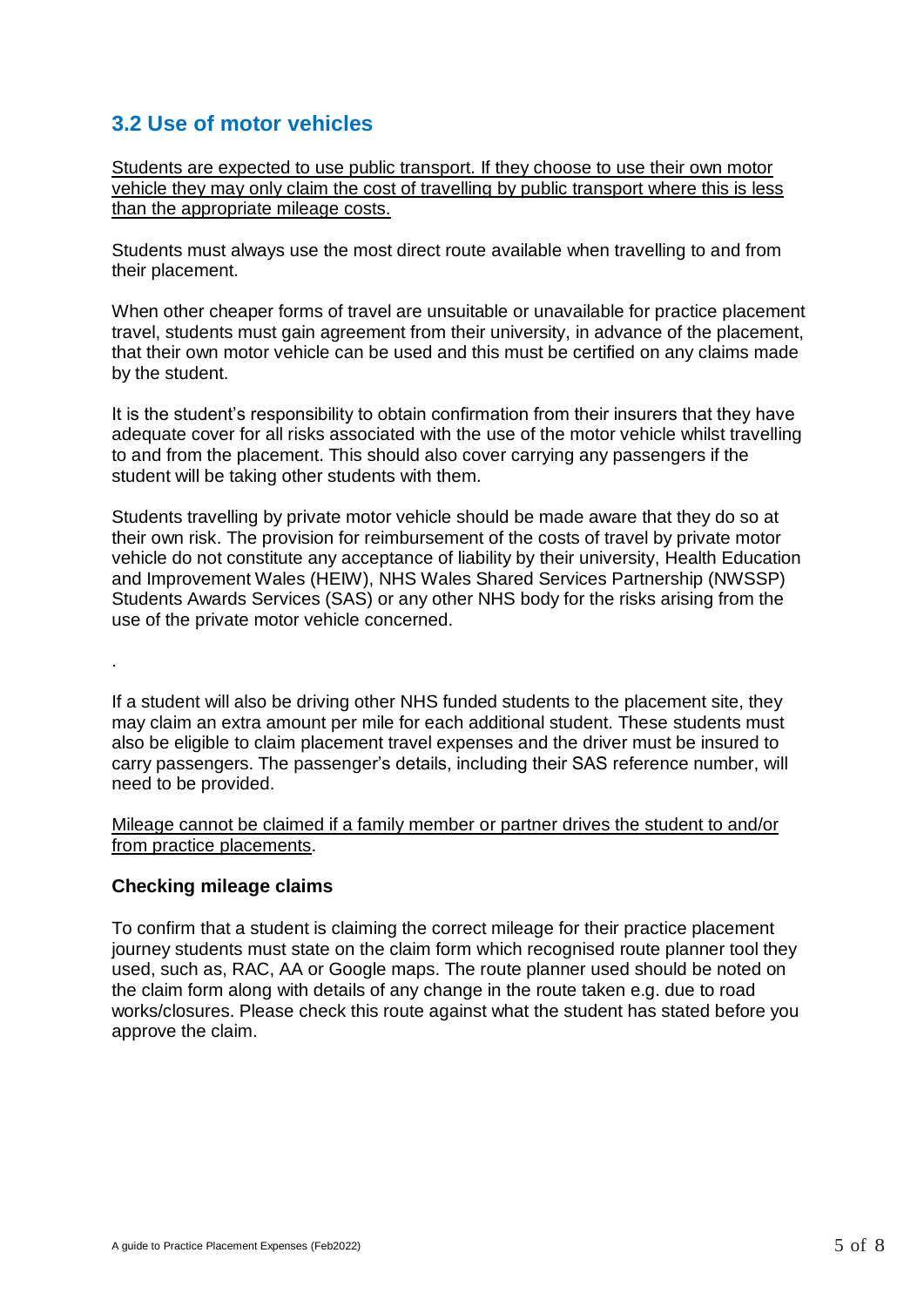# **3.3 Car parking and tunnel/bridge tolls**

Students may claim back the cost of car parking and tunnel/bridge tolls if, combined with their mileage, this makes the daily cost exceed the normal daily cost to university. Where this is the case students can make a claim for the difference. Receipts (electronic or paper) must be supplied by the student in order to claim these costs.

Car parking & tolls cannot be reimbursed where mileage is not being claimed.

## **3.4 Additional travel whilst on placement**

Additional mileage/travel costs may be claimed if a student must travel to other clinical placement sites, and/or to patients' home addresses (if the student is not given free transport).

Any community mileage incurred must still exceed the cost of the student's daily mileage to and from their normal place of study. Community mileage on its own will not be reimbursed if it is not in excess.

#### **Example A:**

Daily travel to normal place of study = 35 miles per day Community mileage plus mileage to and from placement site = 25 miles per day

No claim allowed as it is not in excess of the normal daily travel.

#### **Example B:**

Daily travel to normal place of study = 35 miles per day Daily travel to placement site PLUS community mileage = 40 miles per day

A claim of 5 miles per day allowed.

### **3.5 Use of hire cars**

The use of hire cars can only be claimed for if this was the only practical or the cheapest way of conducting the placement. If this is the case then the university must supply the student with a letter which officially certifies that this is the only practical or cheapest way of travelling to and from the placement. This should always be agreed with the student in advance of the placement. Receipts for the hire car must always be submitted to you with these claims.

When a hire car has been used students can only claim:

- the cost of hiring the car (receipts required)
- the cost of any petrol that the student has put into the car (receipts required)
- the cost of any car parking/tunnel tolls (receipts required)

#### Students cannot claim the mileage rate per mile when using a hire car.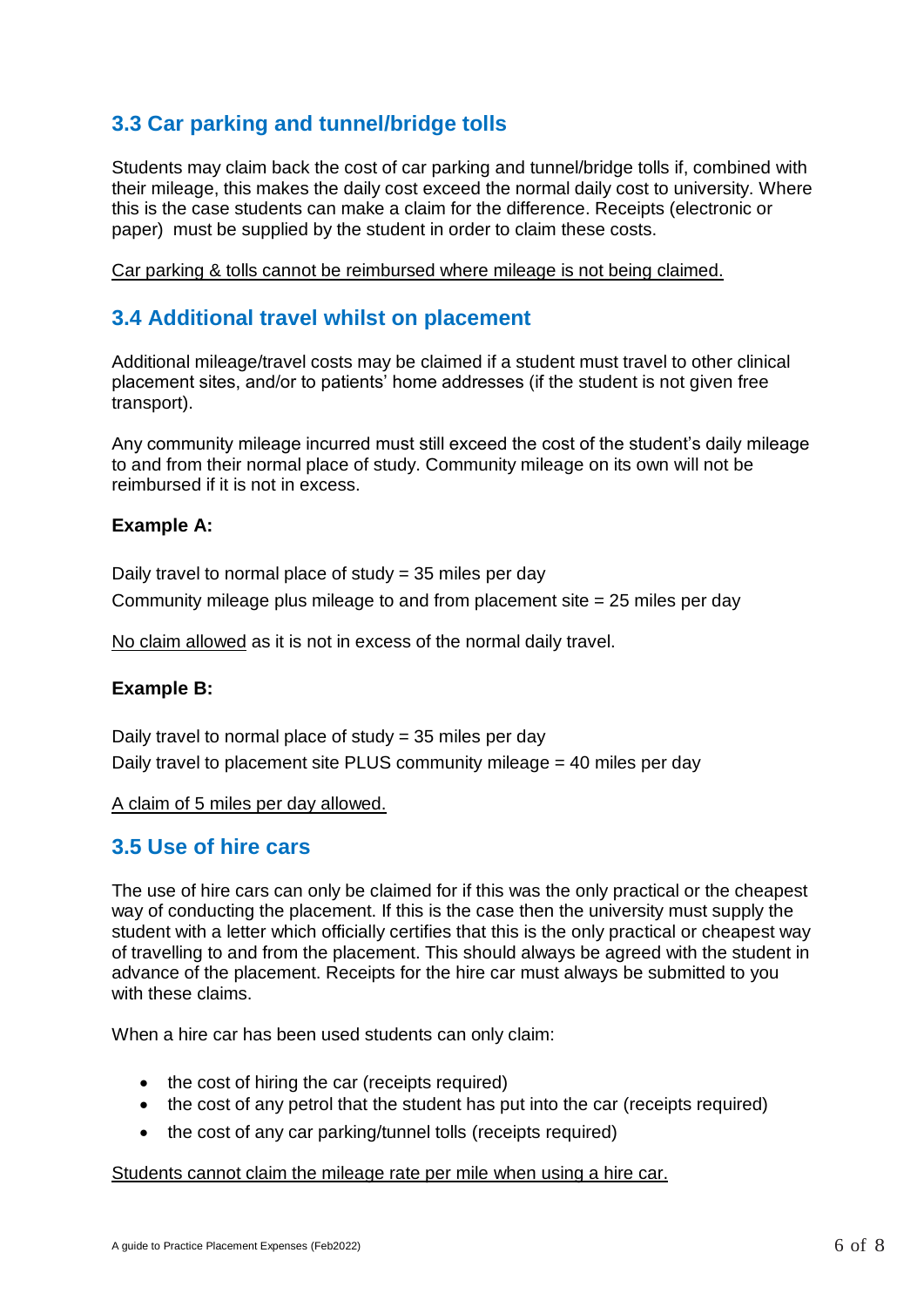# **3.6 Use of taxis**

The use of taxi's can be considered by HEIs in in 'Extreme Circumstances'. 'Extreme circumstances' is defined as 'no public transport available and use of own transport is not an option when a student is required to attend an early or late shift on placement'. HEIs to advise HEIW of future placements where access to public transport can be problematic.

Where taxis are used not in 'extreme circumstances' the student will only be reimbursed at the public transport rate.

The university must supply the student with a letter which officially certifies that the use was unavoidable and has been agreed. This letter should also outline the reason why this method of transport was used. Receipts should always be submitted with these types of claims.

Students who have the use of a mobility car are expected to use this to travel to and from practice placements and claim the normal travel mileage rates. They will not be reimbursed for cost of taxis for these journeys.

The cost of air fares , refreshments, sleeper berths, phone calls and any other expenses which are related to the student's placement will not be reimbursed.

## **4. Accommodation costs**

Accommodation costs can be claimed up to £65 per night, this limit is on a temporary basis and will be reviewed in November 2022.

Relevant proof must always be supplied to you in order to support accommodation claims. Universities should not process claims where evidence has not been provided. If for some reason a student cannot obtain the required proof then their claim cannot be considered.

If a student has to live away from their normal term-time accommodation during a period of practice placement, they may claim for the cost of any temporary accommodation on or near their practice placement site if it was not practical for them to travel there from their usual accommodation each day. As a rule of thumb students who are required to travel for more than an hour from their university base to access placement should be offered accommodation. A student may only claim for periods when they are undertaking a practice placement. Any breaks in the placement will not be reimbursed as dual accommodation costs only apply while the student is actually attending a placement.

However, if their temporary accommodation is their parental/family/own home, they will not be able to make a claim for their accommodation costs. In addition any periods where a student is not being charged for either of the places of accommodation cannot be claimed for.

Students may claim the cost of one weekly return journey between their normal term time accommodation and their temporary accommodation.